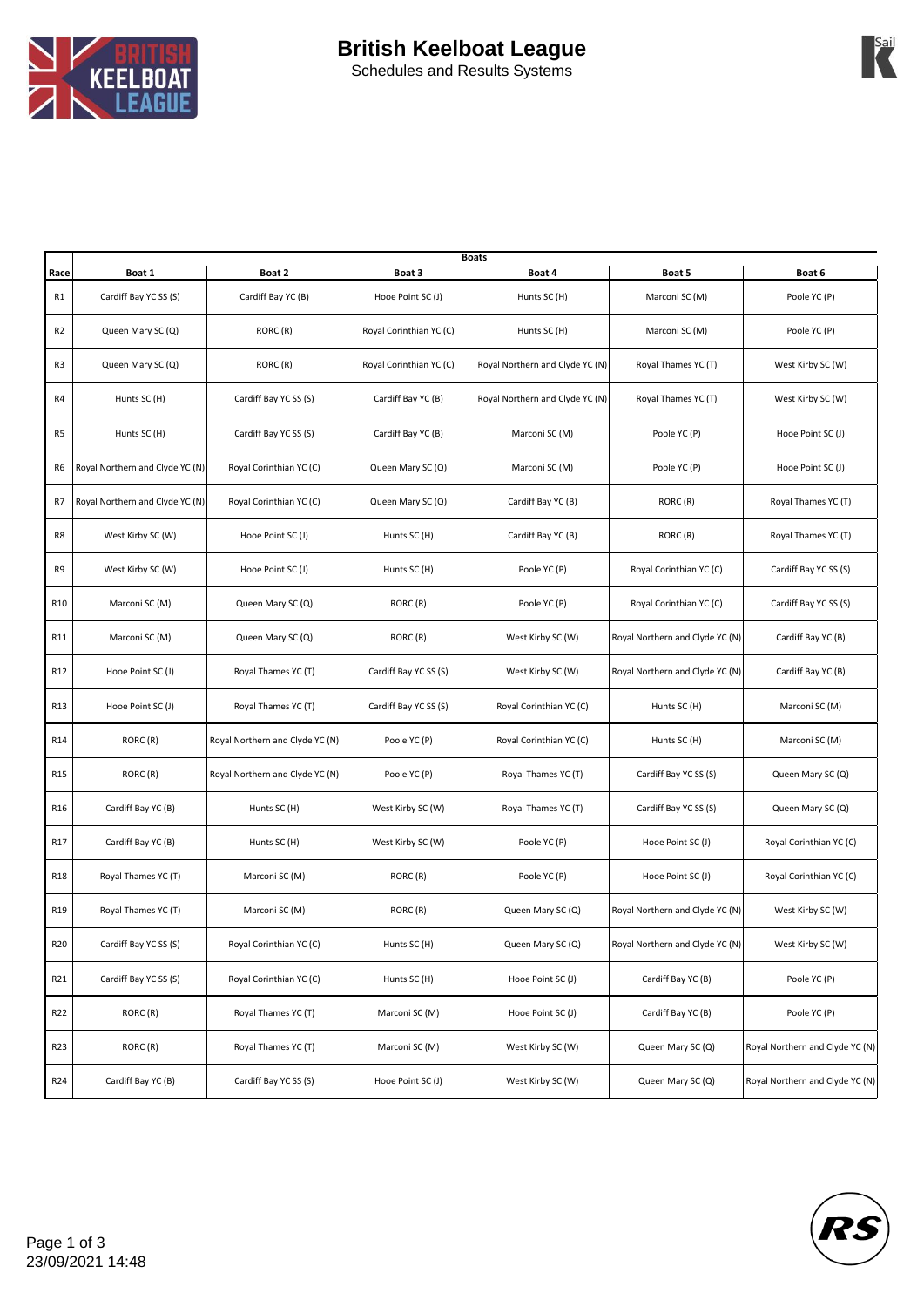

**Sail** 

| <b>Schedules and Results Systems</b> |  |  |
|--------------------------------------|--|--|

| Race            | Boat 1                              | Boat 2                  | <b>Boats</b><br>Boat 3          | Boat 4                          | Boat 5                  | Boat 6                          |
|-----------------|-------------------------------------|-------------------------|---------------------------------|---------------------------------|-------------------------|---------------------------------|
| R25             | Cardiff Bay YC (B)                  | Cardiff Bay YC SS (S)   | Hooe Point SC (J)               | Royal Corinthian YC (C)         | Royal Thames YC (T)     | Hunts SC (H)                    |
| R26             | Poole YC (P)                        | Marconi SC (M)          | RORC (R)                        | Royal Corinthian YC (C)         | Royal Thames YC (T)     | Hunts SC (H)                    |
| R <sub>27</sub> | Poole YC (P)                        | Marconi SC (M)          | RORC (R)                        | Queen Mary SC (Q)               | West Kirby SC (W)       | Royal Northern and Clyde YC (N) |
| R28             | Royal Corinthian YC (C)             | Cardiff Bay YC (B)      | Cardiff Bay YC SS (S)           | Queen Mary SC (Q)               | West Kirby SC (W)       | Royal Northern and Clyde YC (N) |
| R29             | Royal Corinthian YC (C)             | Cardiff Bay YC (B)      | Cardiff Bay YC SS (S)           | Royal Thames YC (T)             | Hunts SC (H)            | Hooe Point SC (J)               |
| R30             | Queen Mary SC (Q)                   | RORC (R)                | Poole YC (P)                    | Royal Thames YC (T)             | Hunts SC (H)            | Hooe Point SC (J)               |
| R31             | Queen Mary SC (Q)                   | RORC (R)                | Poole YC (P)                    | Cardiff Bay YC SS (S)           | Marconi SC (M)          | West Kirby SC (W)               |
| R32             | Royal Northern and Clyde YC (N)     | Hooe Point SC (J)       | Royal Corinthian YC (C)         | Cardiff Bay YC SS (S)           | Marconi SC (M)          | West Kirby SC (W)               |
|                 | R33 Royal Northern and Clyde YC (N) | Hooe Point SC (J)       | Royal Corinthian YC (C)         | Hunts SC (H)                    | RORC (R)                | Cardiff Bay YC (B)              |
| R34             | Royal Thames YC (T)                 | Poole YC (P)            | Marconi SC (M)                  | Hunts SC (H)                    | RORC (R)                | Cardiff Bay YC (B)              |
| R35             | Royal Thames YC (T)                 | Poole YC (P)            | Marconi SC (M)                  | Royal Northern and Clyde YC (N) | Queen Mary SC (Q)       | Cardiff Bay YC SS (S)           |
| R36             | Hooe Point SC (J)                   | West Kirby SC (W)       | Cardiff Bay YC (B)              | Royal Northern and Clyde YC (N) | Queen Mary SC (Q)       | Cardiff Bay YC SS (S)           |
| R37             | Hooe Point SC (J)                   | West Kirby SC (W)       | Cardiff Bay YC (B)              | RORC (R)                        | Royal Corinthian YC (C) | Royal Thames YC (T)             |
| <b>R38</b>      | Marconi SC (M)                      | Queen Mary SC (Q)       | Hunts SC (H)                    | RORC (R)                        | Royal Corinthian YC (C) | Royal Thames YC (T)             |
| R39             | Marconi SC (M)                      | Queen Mary SC (Q)       | Hunts SC (H)                    | West Kirby SC (W)               | Cardiff Bay YC (B)      | Poole YC (P)                    |
| R40             | Cardiff Bay YC SS (S)               | Royal Corinthian YC (C) | Royal Northern and Clyde YC (N) | West Kirby SC (W)               | Cardiff Bay YC (B)      | Poole YC (P)                    |
| R41             | Cardiff Bay YC SS (S)               | Royal Corinthian YC (C) | Royal Northern and Clyde YC (N) | Hunts SC (H)                    | Hooe Point SC (J)       | RORC(R)                         |
| R42             | West Kirby SC (W)                   | Royal Thames YC (T)     | Marconi SC (M)                  | Hunts SC (H)                    | Hooe Point SC (J)       | RORC (R)                        |
| R43             | West Kirby SC (W)                   | Royal Thames YC (T)     | Marconi SC (M)                  | Poole YC (P)                    | Queen Mary SC (Q)       | Royal Northern and Clyde YC (N) |
| R44             | Cardiff Bay YC (B)                  | RORC (R)                | Royal Corinthian YC (C)         | Poole YC (P)                    | Queen Mary SC (Q)       | Royal Northern and Clyde YC (N) |
| R45             | Cardiff Bay YC (B)                  | RORC (R)                | Royal Corinthian YC (C)         | Hooe Point SC (J)               | Cardiff Bay YC SS (S)   | Hunts SC (H)                    |
| R46             | Marconi SC (M)                      | West Kirby SC (W)       | Royal Thames YC (T)             | Hooe Point SC (J)               | Cardiff Bay YC SS (S)   | Hunts SC (H)                    |
| R47             | Marconi SC (M)                      | West Kirby SC (W)       | Royal Thames YC (T)             | Royal Northern and Clyde YC (N) | Poole YC (P)            | Queen Mary SC (Q)               |
| R48             | Cardiff Bay YC SS (S)               | Cardiff Bay YC (B)      | Hooe Point SC (J)               | Royal Northern and Clyde YC (N) | Poole YC (P)            | Queen Mary SC (Q)               |